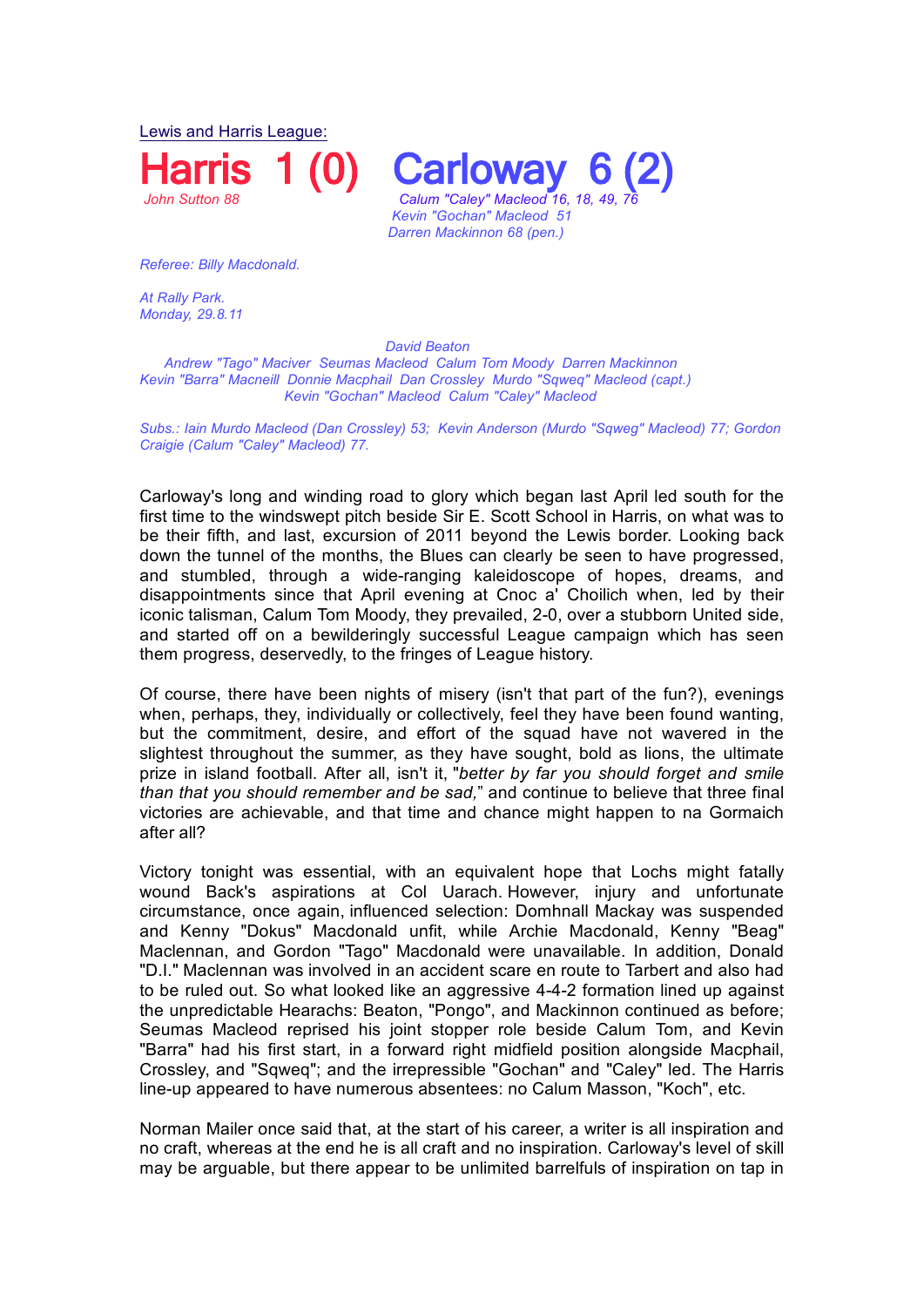the Blues' dressing room, handy at this point in the campaign. After an awkward opening five minutes, as both sides struggled to harness a gale-force westerly, Carloway managed to manoeuvre into a grip of midfield and burst forward in repeated low attack into the howling wind. On 7 minutes a central defencesplitter from the halfway line by "Sqweq" found "Gochan" leaving the line for dead. Macrae was out like a flash to block expertly; the ball broke left, pursued by "Gochan", but before he could finish, Lewis "Louie" Macdonald intervened to boot it clear. Moments later, another golden ball allowed "Barra" to ghost behind a high back-line on the right but his carefully-measured shot from 18 metres went wide of the Harris right-hand post.

The Hearachs were floundering at this point: repeatedly overhitting, losing the ball forward, then lacking shape as Carloway passed the ball forward along the line, then forward, either by killer diagonal or loft, to the fast-breaking "Gochan", Calum Macleod, or "Barra", or carried through the centre by the dogged Crossley. A goal seemed inevitable: on 16 minutes another glorious Jimmy McIlroy-type splitter through the centre from "Sqweq" found "Gochan" once more behind the line, beating the keeper left; another scramble as "Louie" and Hacker managed to intercept, then the ball being moved left, to be controlled 16 metres out by a coolas-cucumber "Caley", who stayed calm, moved in and slipped it low past the lunging defenders on the line.

A vicious Esslemont corner from Carloway's left almost threw the Hearachs a lifeline but was headed off the Carloway line by "Barra"(?) before another excellentlyworked goal extended the Blues' lead. A midfield battle saw Crossley lose the ball under pressure, win it back, then release "Barra" off his marker, moving through on the right. He carried it into the box, bided his moment, then slipped it 12 metres square across the retreating defence, for "Caley" to slide home.

On 22 minutes a Kyle Macleod free-kick from 23 metres was safely handled by Beaton before there was yet another "Sqweg"/ "Gochan" link-up. Again Macrae was out like lightning to collide with "Gochan" on the edge of the box; again the ball broke left, pursued by "Gochan", and from 14 metres he whipped the ball back towards the unguarded goal but the chasing pack managed to deflect it on to the bar and clear. A storming Crossley was crowded out as he burst through the centre before a Harris break on the left led to their first real chance of the half: an acrossgoal strike from Mulhearn, competently palmed away for a corner by Beaton at fullstretch to his left.

On 36 minutes a Mackinnon free-kick from 22 metres in the centre just cleared the bar, before the half ran down with a spell of Harris pressure: another deadly Esslemont corner was headed over wastefully, before a break on the left on the whistle saw a Campbell strike from inside the box blocked on to the bar and clear.

Whether or not Harris might have built on this promising ten-minute conclusion to the first half remained unanswered as, buoyed by the wind and no doubt spurred on by the depressing news from north of Stornoway, Carloway slammed forward out of the starting blocks. Immediately a foul on 20 metres, to the right of the Hearach box, allowed Calum Macleod to complete his hat-trick with the sweetest of Beckhamstyle free-kicks just over the wall and high inside Macrae's right hand post.

It clearly shattered the Harris boys as two minutes later, Craig Hacker, moving out of defence, midway within his own half, lost the ball to the back-tracking "Gochan", who ran on, drew the keeper. and slipped it home. Two minutes later, the arrival of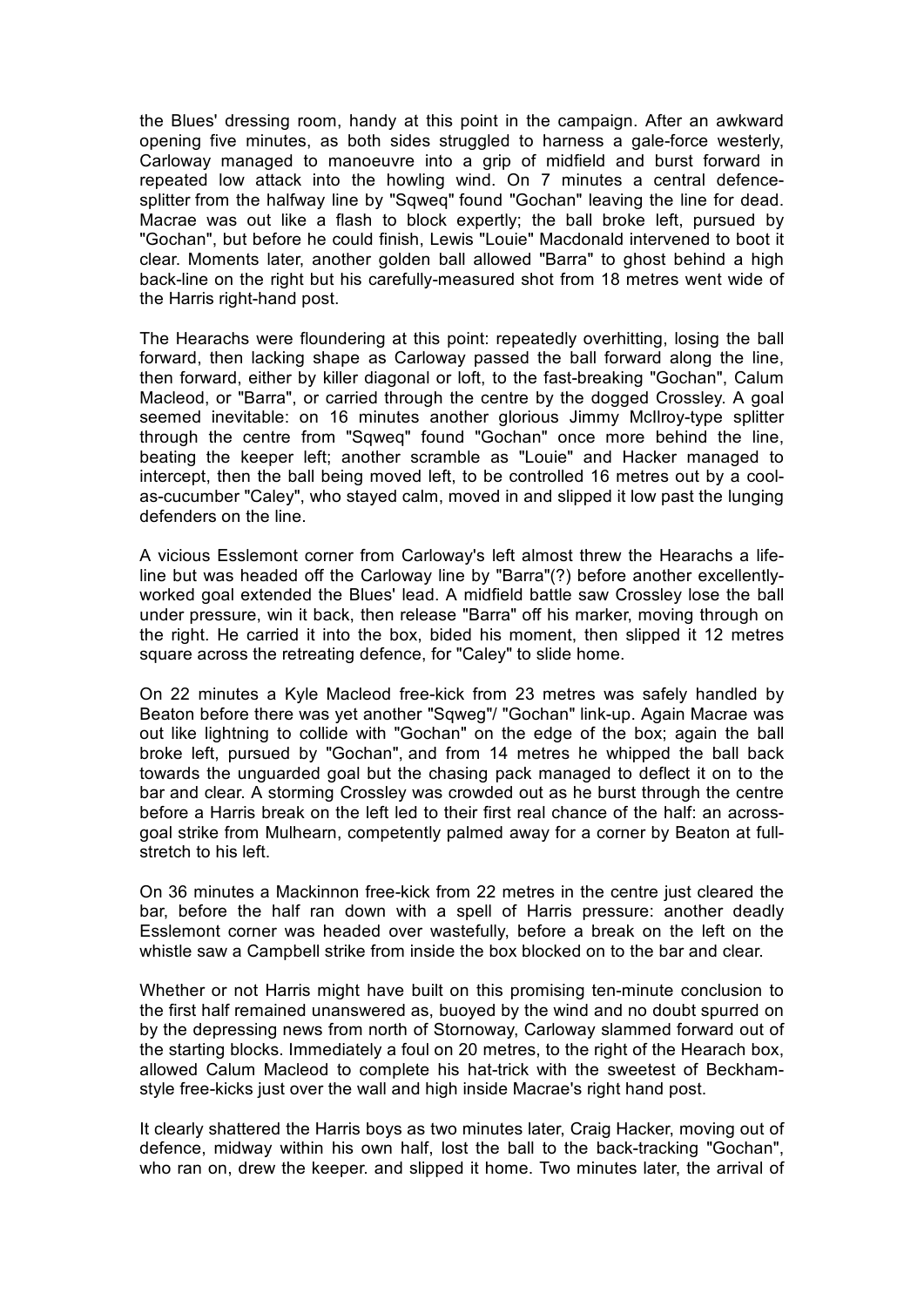debutant, Ian Murdo Macleod, at left-back, with Darren Mackinnon switching to central midfield for the injured Dan Crossley, coincided with Harris apparently ditching caution and deciding to throw everything at na Gormaich.

A full-on stalemate developed, as Carloway now seemed happy to be pushed back, then tackle hard in midfield and defence to set up the killer diagonals suddenly forward and exploit a dangerously high Hearach back-line and wing-backs pushing hard in support on either flank. In football, it's not what's right or wrong; it's what works. However, the Carloway line remained solid and the chances would not come, despite several dangerous high forward balls. Nevertheless, a team cannot squeeze play for long from the back if their midfield is not getting tight and the Carloway halfbacks still held, made space, and broke.

On the hour a "Gochan" connect saw "Sqweg" on the edge of the box blocked for a corner. In 68 minutes another sweep down the right saw a low cross won by Macphail, 12 metres out to the right of goal. He turned back to supply: Andy Morrison stuck out an intercepting foot; down Macphail went. Bad luck; Mackinnon converted without fuss wide to Macrae's right.

Harris still gamely came forward: a Macleod free-kick on 76 minutes on the right, 23 metres out, was headed away. Beaton gathered, booted downfield, and found Calum Macleod racing far behind the Harris defence on the left, to slip under the helpless keeper from the edge of the box.

With defence seemingly no longer a priority for the Hearachs and all-out attack the preferred option, chances now flowed for the Blues: on 82 minutes a corner forced Macrae to react swiftly to block Moody in front of goal. Craigie was then sent through the centre, was flagged offside, waved on, then was blocked by the keeper; the ball broke back to Mackinnon just outside the box, but his drive cleared the bar. Two minutes later a Macphail drive from 20 metres was blocked by the keeper's legs before Harris finally got a reward for their efforts. A break on the right seemed to have been cleared but an untidy scramble developed; the ball rebounded back and forth, before being slotted through to John Sutton moving in on the right and from 10 metres he managed to run in and slip it neatly across Beaton and inside the keeper's far right-hand post.

A final piece of theatre witnessed Craigie have a Kanu moment on the whistle: sent clear behind the defence, he invited Macrae to commit himself, then fired it past the prone keeper - and the post - from 16 metres. One for Facebook!

It's difficult to evaluate what lessons, if any, Carloway might take from this unusual match into their intriguing fixture next Monday. From mid-season, they have known that they will have to do some sort of job on the Bacachs at Cnoc a' Choilich, at least, not lose to them. Now they know for certain they - and United - have to beat them, then hope at Fivepenny Ness play like Harris did tonight. It's not beyond possibility. Well, perhaps the last part is.

Harris seemed uncharacteristically weak tonight and simply could not impose any shape on their game. Despite some nice touches from Esslemont on the left and Macleod's and Morrison's attempts to impose themselves in the centre, Sutton later on, the Harris eleven were contained comfortably by the Blues, then at times in danger of being swamped by them when na Gormaich broke forward in groups at speed. Carloway's back-line was little pressured till late in the each half, while Crossley, "Sqweg", and Macphail dominated the first-half midfield, abetted by the